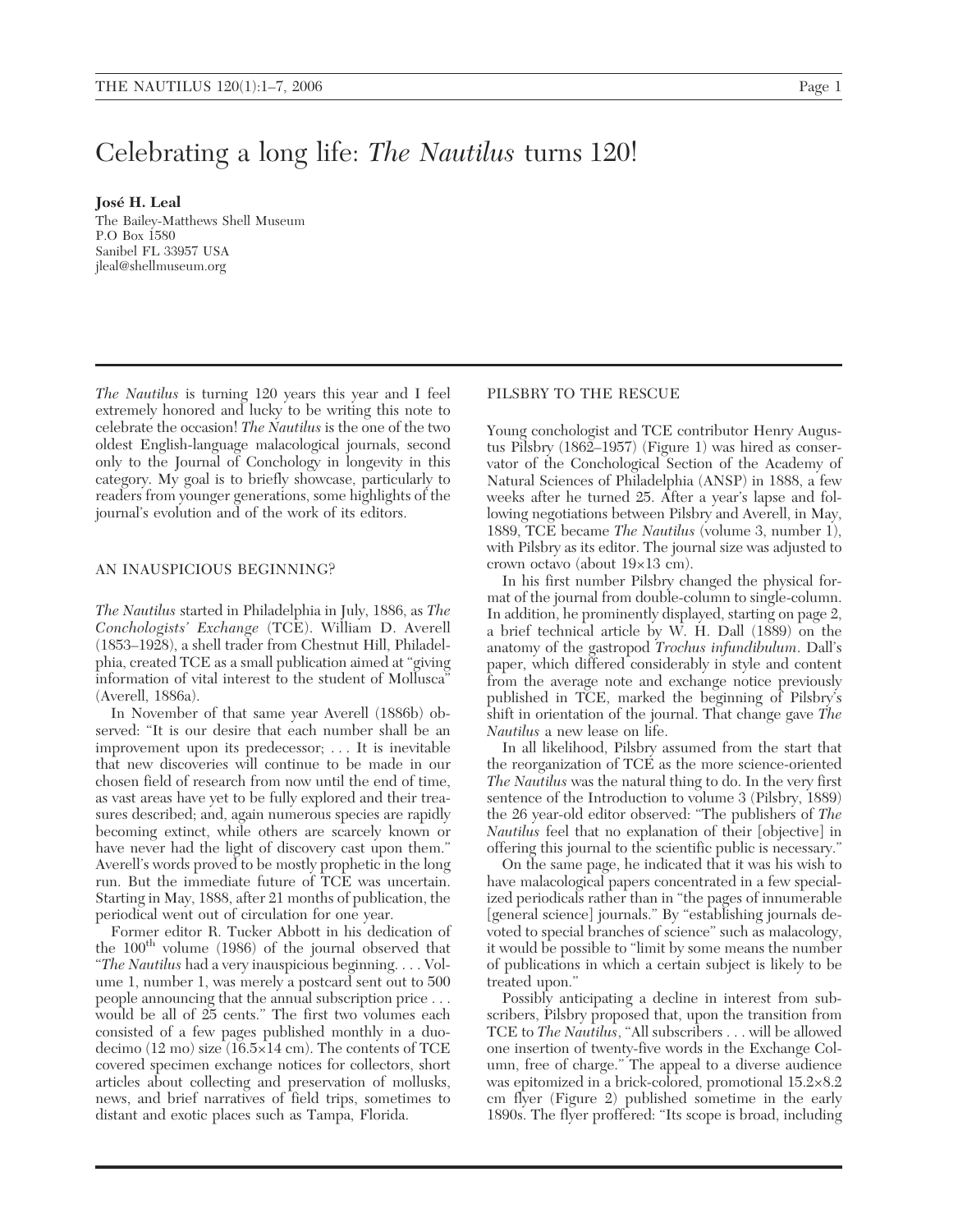

**Figure 1.** Henry Augustus Pilsbry, 1862–1957; editor 1889– 1957. Photo *The Nautilus* archives.

articles on recent and fossil shells . . . Notes . . . showing the drift of opinion on conchological subjects, are a valuable feature". In addition, the footer of the flyer announced: "Exchange column free to subcribers." The subscription price was \$1.00 per year, \$1.12 to foreign countries.

W. D. Averell remained as business manager of *The Nautilus* after the transition until the end of 1890. According to Baker (1958b), "His [Pilsbry's] one year's association with William D. Averell as its business manager was none too happy and, at the end of one volume, Averell was replaced by . . . Charles W. Johnson . . ." In a brief obituary of Averell, Pilsbry (1928) remarked: "He was deeply interested in conchology, but made no permanent collection. He was chiefly known as a dealer in shells and in connection with his little journal, which proved to be highly useful for bringing together the conchologists and collectors of the late '80s."

Pilsbry's tenure as editor of *The Nautilus* equaled in length and paralleled his long and productive career as a scientist (see Baker, 1958a); he edited the new version of the "little journal" between 1888 and 1957, a 69-year editorial stint probably unmatched in duration in the world of malacological publications. Pilsbry unquestionably consolidated the reputation of *The Nautilus* as a



THE NAUTILUS is the only magazine in America devoted to the study of Mollusks. Its scope is broad, including articles on recent and fossil shells, often illustrated; on the anatomy and classification of *mollusca*; and papers of popular interest dealing with experiences of collectors in the field. Notes on current publications at home and abroad, showing the drift of opinion on conchological subjects, are a valuable feature. Indispensable to the Conchologist and Palæontologist.

## Exchange column free to subscribers.

**Figure 2.** Promotional flyer, circa early1890s. Note emphasis on scientific aspects combined with appeals to the nonprofessional audience of the journal. The line drawing portrays North American land snail *Xolotrema denotatum* (Férussac, 1821). The same drawing appeared earlier, as *Helix palliata* Say, in Binney (1857), Binney and Bland (1869), and Teator (1890).

cutting-edge publication dealing with the many facets of 20th Century malacology. Pilsbry's biographers commented about his fortitude and love for *The Nautilus* to the very end. Daughter Elizabeth Pilsbry (1958) observed: "Of Father, at nearly 95, one truly may say: 'He died young.'"

# EARLY BUSINESS MANAGEMENT

Pilsbry was aided for most of his career as editor of *The Nautilus* by Charles Willison Johnson (1863–1932) (Figure 3). Johnson was curator at the Wagner Free Institute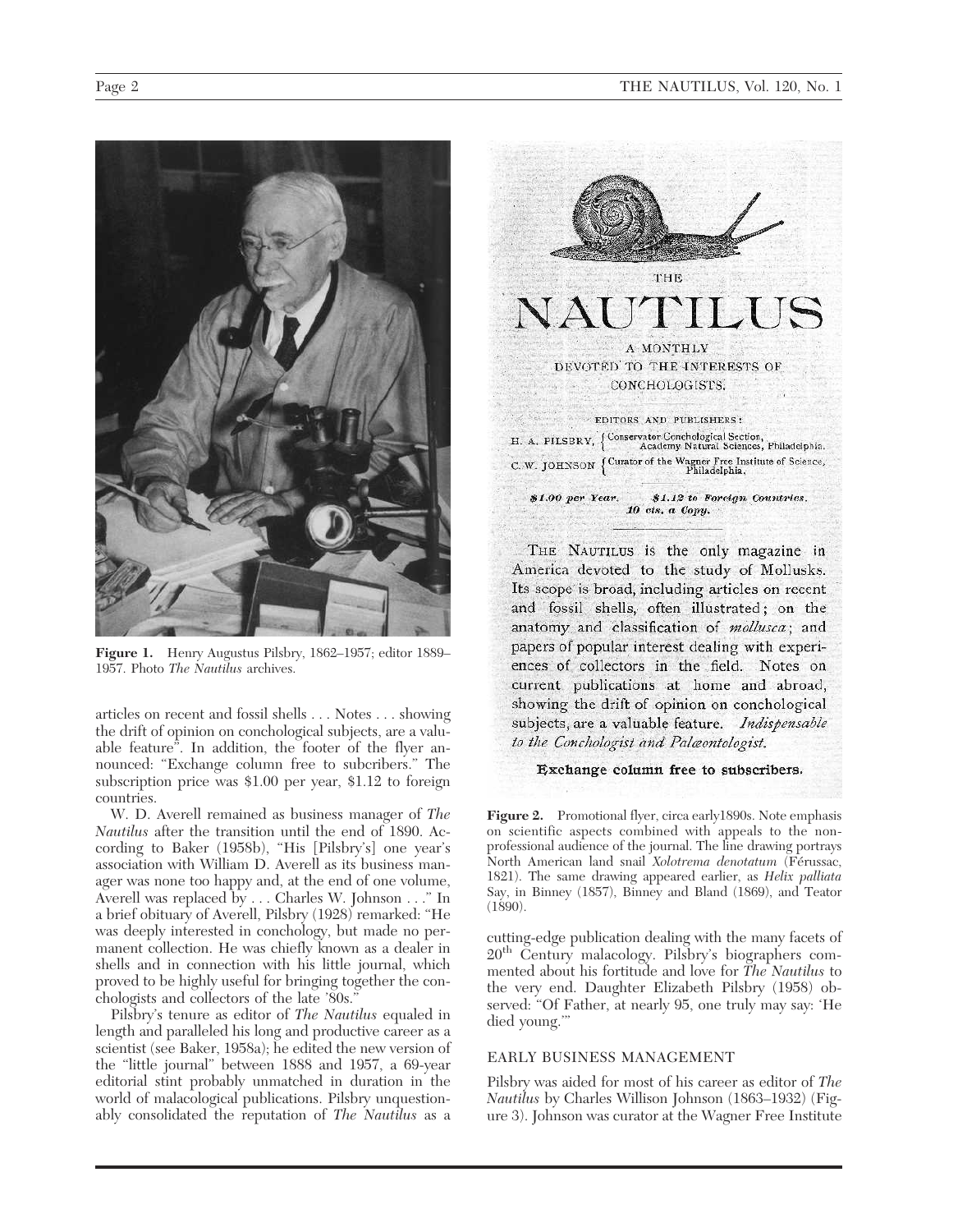

**Figure 3.** Charles Willison Johnson, 1863–1932; business manager 1890–1932. Photo Museum Comparative Zoology, Harvard University.

of Philadelphia between 1888 and 1903; from 1903 to his death in 1932 he was principal curator of the Boston Society of Natural History. Early in his career as curator at the Wagner Institute, Johnson replaced W. D. Averell in 1890 as business manager of *The Nautilus*.

New England malacologist Arthur Fairfield Gray (Gray, 1932) remarked about Johnson's role with *The Nautilus*: "[Pilsbry's] choice was most fortunate; Johnson established the most cordial relations with subscribers and contributors. During extended periods, when Dr. Pilsbry was away on collecting trips, he acted as editor as well as business manager." Gray commented on the personal relation between the two editors: "In those days *The Nautilus* was a monthly. This co-partnership and intimate friendship continued for forty-two years, until terminated by Mr. Johnson's death." Figure 4 portrays a sample of Johnson's ledger work in the early  $20<sup>th</sup>$  Century as business manager of *The Nautilus*.

Horace Burrington Baker (1889–1971) (Figure 5), Professor of Zoology at the University of Pennsylvania and a specialist in terrestrial gastropods, became business manager of the journal upon the death of Charles W. Johnson in 1932. Baker served as an associate editor for 25 years. Abbott and Wurtz (1971) remarked that Baker "was one of America's outstanding land mollusk anatomists." He was also an excellent illustrator, as attested by the exquisite anatomical drawings in his works.

# LIFE AFTER PILSBRY

After Pilsbry's death in December, 1957, Baker published a memorial issue (volume 71, number 3) appropriately named "The Pilsbry Nautilus". In that issue, Baker (1958b) observed: "At least twice during September and October, 1957, Dr. Pilsbry implored me to make sure that The Nautilus would continue, and solemnly was promised that it would."

And continue it did. Beginning in April, 1958, with volume 71, number 4, *The Nautilus* was edited by a triumvirate of malacologists led by Baker, now editor-inchief of the journal. Baker outlined the operations plan for the journal following Pilsbry's death: Charles B. Wurtz (1916–1982) (Figure 6) from Philadelphia, and Robert Tucker Abbott (1919–1995) (Figure 7), newly hired to fill the Pilsbry Chair of Malacology at the ANSP, "will join the staff as junior editors with the understanding that, if at any future time either should cease to be a resident of the Philadelphia area, this would be considered as a tendered resignation" (Baker, 1958b).

R. Tucker Abbott was initially in charge of marine mollusks, Wurtz was responsible for mailing issues and became editor for fresh water mollusks and ecology, and Bernadine B. Baker ("Mrs. Horace B. B.") tended to the finances and subscriptions. Baker added: "Since the Bakers and *The Nautilus* can afford but one bank account, checks may be made out as usual." Between April, 1958, (volume 71, number 4) and April, 1972, (volume 85, number 4), *The Nautilus* was subtitled "The Pilsbry Quarterly devoted to the Interests of Conchologists." Between July, 1936 (volume 50, number 1) and April, 1972 (Volume 85, number 4), text on the second cover indicated that *The Nautilus* was ". . . the official [. . . "an official..." in the latter part of that period] organ of the American Malacological Union (now American Malacological Society)."

Baker was editor-in-chief until 1968, and served as Editor Emeritus until the time of his death in 1971. Abbott and Wurtz (1971) reminisced: "For 40 years he gave unstintingly of his time as business manager and editor of *The Nautilus*."

#### TUCKER'S TENURE

R. Tucker Abbott had been acting editor of *The Nautilus* since H. B. Baker had his first flurry of health complications in 1968. He left ANSP in that year to occupy the newly created Du Pont Chair of Malacology and serve as assistant director of the Delaware Museum of Natural History. Upon Baker's death in March, 1971, he formally became editor-in-chief of the journal, helped by Charles Wurtz and with Mrs. Baker as business manager.

Tucker edited *The Nautilus* from 1968 through 1985, making several changes in the format and editorial policy that basically shaped the journal as we know it today. Most of these improvements took place in July, 1972, with the publication of volume 86, number 1. This was a very hectic time in Tucker's life; among his many activi-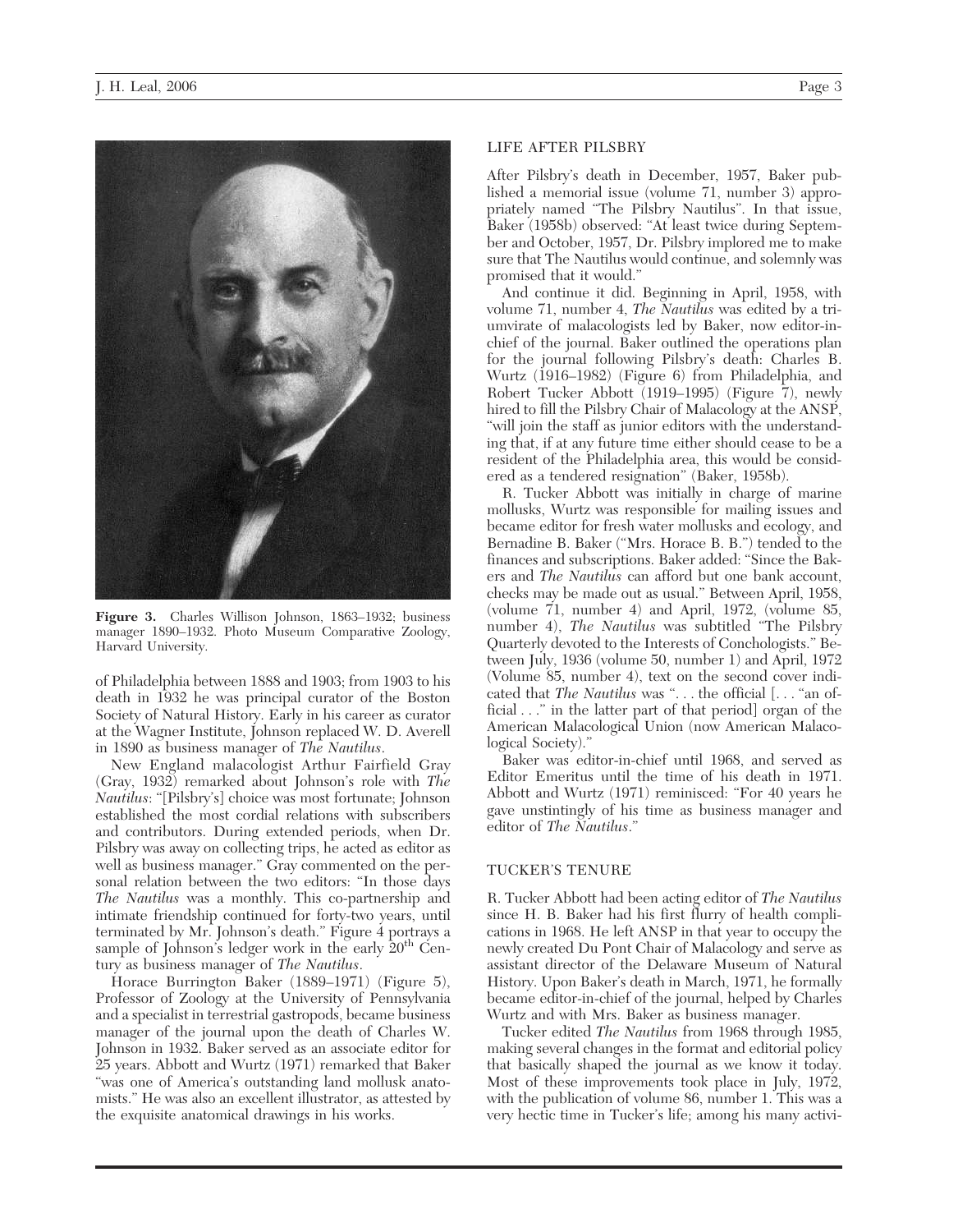| <u>Volume</u><br>Dr.                                                                                                                                                                                                                                                                                                                                                                                                                                                                                                                                                                                                                                                                                                                          | 29                                                                                                                                                                                                                                                                                                                                                                                                                                                                                                                                 | <u> Volume 29.</u>                                                                                                                                                                                                                                                                                                                                                                                            | bv                                                                                                                                                                                                                                                                            |
|-----------------------------------------------------------------------------------------------------------------------------------------------------------------------------------------------------------------------------------------------------------------------------------------------------------------------------------------------------------------------------------------------------------------------------------------------------------------------------------------------------------------------------------------------------------------------------------------------------------------------------------------------------------------------------------------------------------------------------------------------|------------------------------------------------------------------------------------------------------------------------------------------------------------------------------------------------------------------------------------------------------------------------------------------------------------------------------------------------------------------------------------------------------------------------------------------------------------------------------------------------------------------------------------|---------------------------------------------------------------------------------------------------------------------------------------------------------------------------------------------------------------------------------------------------------------------------------------------------------------------------------------------------------------------------------------------------------------|-------------------------------------------------------------------------------------------------------------------------------------------------------------------------------------------------------------------------------------------------------------------------------|
| $1919 -$<br>Bakance from Vol 18<br>apr.<br>S. Hirano 1<br>20<br>John B Henderson.<br>- Hany<br>LE Daniel.<br>Dr Paul Barbet,<br>Irally Frebl<br>$\lambda$<br>Willow Tileman.<br>$12 -$<br>Museum Comp. Book.<br>$\sqrt{3}$<br>Carnegie Museum<br>73<br>arad Wat Servan (manual Conch) adv. h.<br>18<br>Staken, for Exponential Excludion<br>Roy Proft 7870, Garathin<br>11<br>19<br>Hon Show<br>19<br>Git of Clapp<br>Calvin Goodrick<br>24<br>24<br>$C_{m}$ ( $1.9_{m}$ S Morse<br>1/7<br>29<br>$4 - 1 - 4$<br>Glass Rambon<br>24<br>L.E. Dunicle<br>ィシ<br>Univ J Chicago<br>24<br>a a Humpli<br>$25 -$<br>d'4 aldrich<br>26<br>27<br>J.O. Creherell<br>ger Mayner<br>Junian Klendwood<br>27<br>28<br>skriffer Imperiation Oxid Remain<br>28 | 2281<br>Jam 15 /5 gans<br>162<br>$3a+k, n_0$<br>1004<br>15.0<br>24.27<br>200 28027<br>300<br>$48v.$ Qui 14400 14 .<br>$200 -$<br>200.29<br>150<br>150<br>. 29<br>150<br>429<br>5.00<br>20829<br>150<br>11, 29<br>$114 -$<br>19<br>160<br>$1 + 0$<br>$4 - 7$<br>150<br>$x - 2y$<br>1.50<br>129<br>30<br>back now<br>$\mathbf{H}$<br>200<br>$\prime\prime$<br>$11 -$<br>11-6 Jan 14<br>110 ( 2 g<br>150<br>150<br>1.19<br>50<br>1.25<br>P <sub>G</sub><br>100<br>$\frac{1}{2}$<br>427<br>150<br>$\mathcal{F}$ 0<br>$-29$<br>$6 - 62$ | Powage<br>an<br>$\sqrt{2}$<br>- huan<br>$\alpha$<br>Cash tresh & praid<br>Pertegi<br>$\ell_{\rm f}$<br>$^{\prime\prime}$<br>$\cdots$<br>$\mathfrak{t}$ :<br>IJ<br>ir.<br>12<br>想<br>$^{\prime\prime}$<br>$v^{a(b)}$<br>$\eta$<br>$\alpha$<br>n<br>17<br>19<br>44<br>$2\epsilon$<br>28<br>$\frac{1}{2}$<br>Photologie Engrav. Co<br>$\int$ une<br>Wicherchan Printinge.<br>$\boldsymbol{\eta}$<br>Balance<br>H | 04<br>$\sigma$ F<br>c <sub>6</sub><br>90<br>I.2<br>and not<br>Free Gills<br>40<br>vy.<br>OG.<br>0.5<br>myine local Young<br>$\frac{1}{2}$<br>04<br>0 <sup>1</sup><br>94.<br>$0\sqrt{2}$<br>69<br>2 plaint<br>13°<br>10<br>ヤ<br>$^{\prime\prime}$<br>Any Hour<br>53 56<br>6262 |
| Volume 29                                                                                                                                                                                                                                                                                                                                                                                                                                                                                                                                                                                                                                                                                                                                     |                                                                                                                                                                                                                                                                                                                                                                                                                                                                                                                                    | Volume 29                                                                                                                                                                                                                                                                                                                                                                                                     | S<br>G                                                                                                                                                                                                                                                                        |
| Balance<br>mm. Polickmann<br>Dr Carlos de la Dorre<br>H. F. Carpenter<br>Nr. 7. Dall.<br>Concuments Son Nat Harley<br>Frank C. Bakor<br>E Striper TC.<br>I.P. Entreap<br>16<br>Gic Wayner<br>11<br>Milnamker Pablic naveau<br>$26^{\circ}$<br>Fr. V. Sleghi<br>26<br>Centerain Jacq<br>$\frac{2}{9}$<br>& RAVSopupor<br>1 c<br>Mars ma Bandont Williamson<br>J. C<br>mirta zech.<br>26<br>Grof me frenow<br>21<br>Hn Lowe<br>2 <sup>o</sup><br>18                                                                                                                                                                                                                                                                                             | $-23$ $26$<br>162<br>$\sqrt{3}$ 2.7<br>26225729<br>35c<br>10629<br>150<br>150<br>$10^{36}$ 24<br>150<br>11.24<br>50<br>4.89<br>$26 -$<br>renks<br>Smart Highwards<br>180<br>150<br>for sa vasy<br>37<br>21.00 29<br>15.0<br>150<br>44.49<br>150<br>49<br>150<br>49<br>250<br>129<br>10<br>2106 28829<br>3000<br>76 1 1 1 3 4 1 x<br>100<br><i>Exclina</i><br>$16 -$<br>$b = 25$<br>180                                                                                                                                             | 1915<br>Postage<br>$\overline{J}$<br>3<br>$\boldsymbol{\varepsilon}$<br>3-<br>$\bullet$<br>$\mathbf{r}$<br>18<br>$\epsilon_{d}$<br>26<br>4<br>$W_{\mu\nu}$<br>300<br>7527 Emelyon<br>Goodage.<br>30<br>ă.<br>Wickersham Printing Co.<br>July<br>Portage.<br>3<br>6.<br>í.<br>Bolance<br>$\epsilon$                                                                                                            | of les.<br>$\eta$<br>low from<br>5.3<br>10<br>12<br>o,<br>37<br>-23<br>OY<br>boat Frage<br>$f\neq$<br>$1 \gamma$ the<br>$36 - 04$                                                                                                                                             |
| Iran Spating<br>Stelan TC<br>Kog Hollan<br>$3 -$<br>3<br>I Van Due Bary<br>Gre Spania 1<br>Rev Herschner<br>$\vec{s}$<br>3<br>$\zeta$                                                                                                                                                                                                                                                                                                                                                                                                                                                                                                                                                                                                         | $45 - 0$<br>$3 - 4 - 4$<br>150<br>$\frac{3}{10}$ $\frac{27}{27}$<br>1.50<br>gorate forme<br>$1 + 7 - 0$<br>$t'$ 29<br>150<br>3213                                                                                                                                                                                                                                                                                                                                                                                                  | 589                                                                                                                                                                                                                                                                                                                                                                                                           | 6272                                                                                                                                                                                                                                                                          |

**Figure 4.** First four pages of the ledger for 1915 in Charles W. Johnson's longhand. Pages correspond to the initial batch of subscriptions for Volume 29. List of subscribers is a who's who of American and international malacology of the period. Included are, among others, John B. Henderson, Paul Bartsch, William F. Clapp, Calvin Goodrich, Edward S. Morse, M. M. Schepman, Don Carlos de la Torre, William H. Dall, Frank C. Baker, and Victor Sterki. Some institutions listed (e.g., Museum of Comparative Zoology, Carnegie Museum, and University of Chicago) have been loyal subscribers through the entire 20th Century and to the present day.

ties then were the preparation of the trend-setting and classic second edition of his American Seashells and the grand opening of the Hall of Shells at the Delaware Museum in May, 1972 (Harasewych, 1997).

Tucker made many changes in the appearance of the journal. The size changed from crown octavo to 26.5×20.5 cm. He added a gray protective cover (each number in the preceding 85 years started with a contents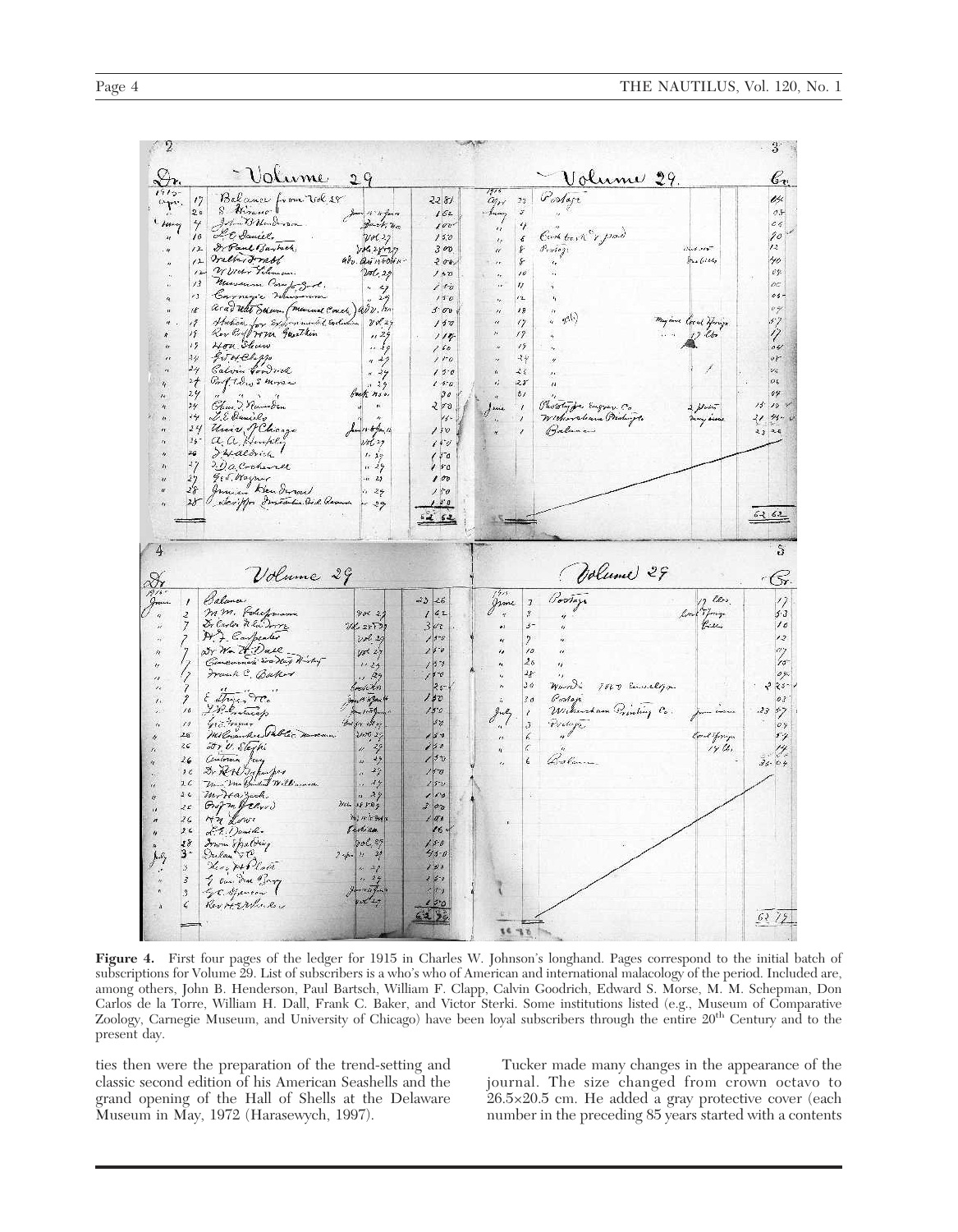

**Figure 5.** Horace Burrington Baker, 1889–1971; editor 1958–1968. Photo *The Nautilus* archives.



**Figure 6.** Charles B. Wurtz (1916–1982) at the AMU meeting at Haverford College in 1959. Photo from the American Malacological Society archives.



**Figure 7.** Robert Tucker Abbott, 1919–1995; editor 1968– 1985. Photo *The Nautilus* archives.

page of the same stock as the regular pages). An outline of a slightly stylized nautilus shell in cross-section became the logo (Figure 8), and the journal subtitle became "A quarterly devoted to malacology and the interests of conchologists".

Another advance introduced in the same number was the addition of an editorial committee composed of 13 professionals representing a wide swath of American malacology. These were Arthur H. Clarke, Jr., William J. Clench, William K. Emerson, Morris K. Jacobson, Aurèle La Rocque, James H. McLean, Arthur S. Merrill, Donald R. Moore, Joseph Rosewater, G. Alan Solem, David H. Stansbery, Ruth D. Turner, and Gilbert L Voss.

Last but not least, he shifted the publication of the first number of each volume from July to January beginning with volume 87 (1973): volumes now match calendar years.

Tucker's tenure as editor-in-chief spanned 17 years, not counting his years as co-editor under H. B. Baker. Tucker left the Delaware Museum in 1978 and, in his own words, "moved *The Nautilus*, now under the jurisdiction of my American Malacologists, Inc., to Melbourne, Florida, where it has been published for the last six years [1979–1985, actually seven years]" (Abbott, 1986). In that period, Tucker's wife Cecelia was the journal's business manager.

# THE HARASEWYCH YEARS

In 1984 Tucker invited Miroslav George (Jerry) Harasewych (born in 1949) (Figure 9), a former student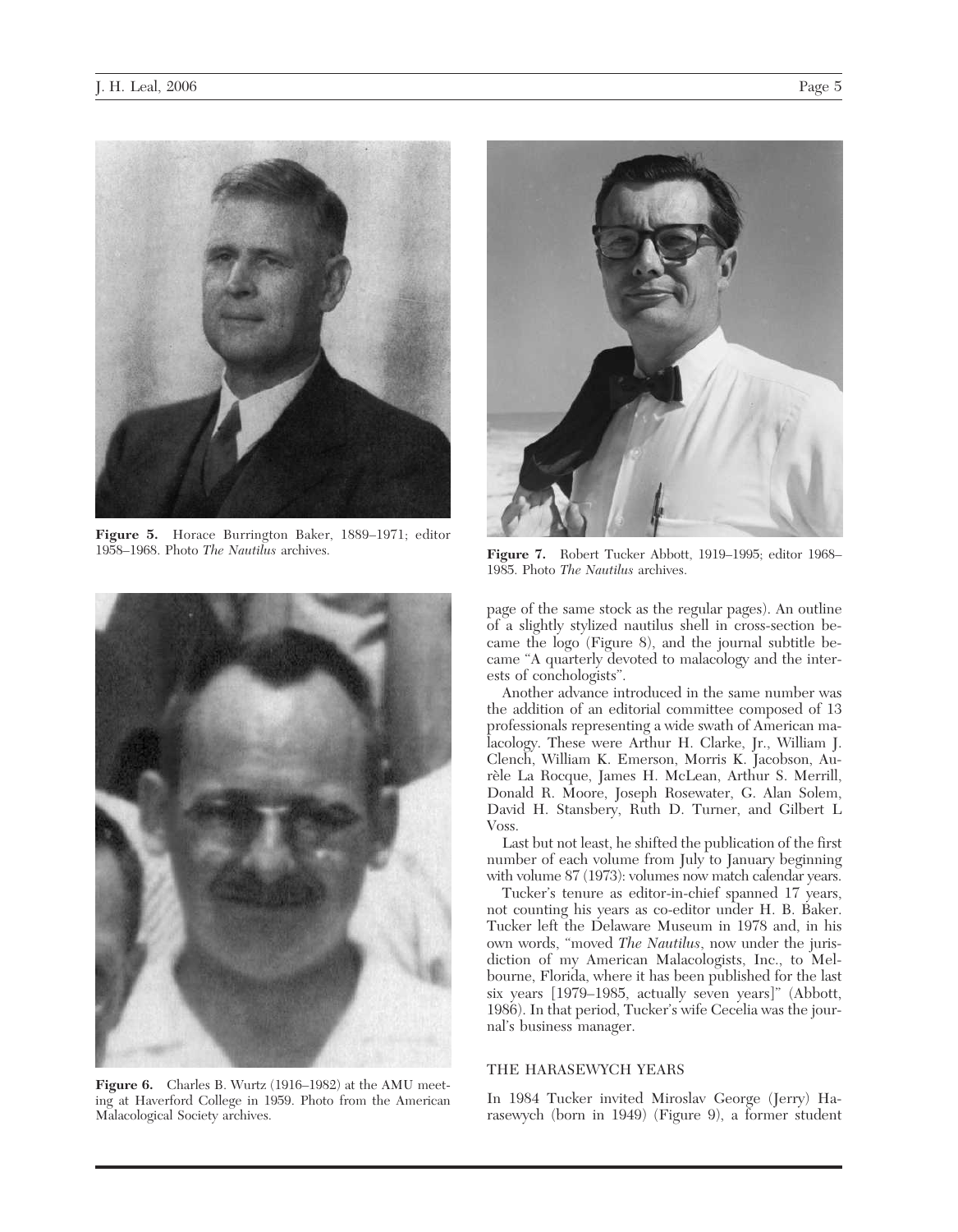

**Figure 8.** Cover with new design introduced by Robert Tucker Abbott in July, 1972.

and, at the time, a Research Fellow at the National Institute of Mental Health, to join the editorial staff of *The Nautilus* and to assist in various aspects of the production of the journal. Following the publication of volume 100 of *The Nautilus*, Abbott retired as editor, to be succeeded by Harasewych, then a newly appointed Curator of Marine Mollusca at the Smithsonian's National Museum of Natural History. During its first hundred volumes, *The Nautilus* was "owned" by the editor. To comply with the Smithsonian's requirement "to avoid the potential for an appearance of a conflict of interest," ownership of *The Nautilus* passed from American Malacologists to Trophon Corporation, a non-profit corporation established for the purpose during Harasewych's tenure as Editor.

Beginning with volume 101 (January 1987), Harasewych became editor-in-chief while Abbott continued as associate editor until his death in 1995. Harasewych again altered the format and contributed a new cover and logo, designed and illustrated by Hal Lewis Design, Inc., of Philadelphia; this is the design still in use today, including Lewis's beautiful line drawing of a live *Nautilus pompilius* on the cover, a nice improvement over the previous layout.

In addition, Jerry further added to the professional spin imparted by Tucker. He remarked (Harasewych, 1987) in the opening of volume 101: "*The Nautilus* will



**Figure 9.** M.G. (Jerry) Harasewych, born 1949; editor 1985– 1998. Photo courtesy M.G. Harasewych.

continue to meet ever higher standards in the publication of papers on all aspects of the biology and systematics of mollusks." At that time I was second-year graduate student at the Rosenstiel School in Miami and wondered how hard it would be from then on to have a manuscript accepted by the journal.

# THE PRESENT

Jerry was editor until the baton was passed to me in May, 1998 (volume 111, number 3), after a brief stint as managing editor from February, 1997 (volume 110, number 2), to February, 1998 (volume 111, number 2). Tina Yorgey was managing editor between March, 2001 (volume 115, number 1) and December, 2006 (volume 119, number 4).

With the acquisition of *The Nautilus* by The Bailey-Matthews Shell Museum in 1998, the journal became for the first time owned by an academic organization. Tucker's role as founding director of the museum until his death in November, 1995, was ultimately instrumental in the transfer of *The Nautilus* to the organization.

*The Nautilus* results from a cooperative effort between its staff, authors, reviewers, and subscribers. With your help and support of future generations, I am certain that the journal will thrive for at least another 120 years!

# ACKNOWLEDGMENTS

Baseline biographical data for this note was gleaned from the massive work by Coan, Kabat, and Petit (2006). For key information I am grateful to Paul Callomon, M.G.